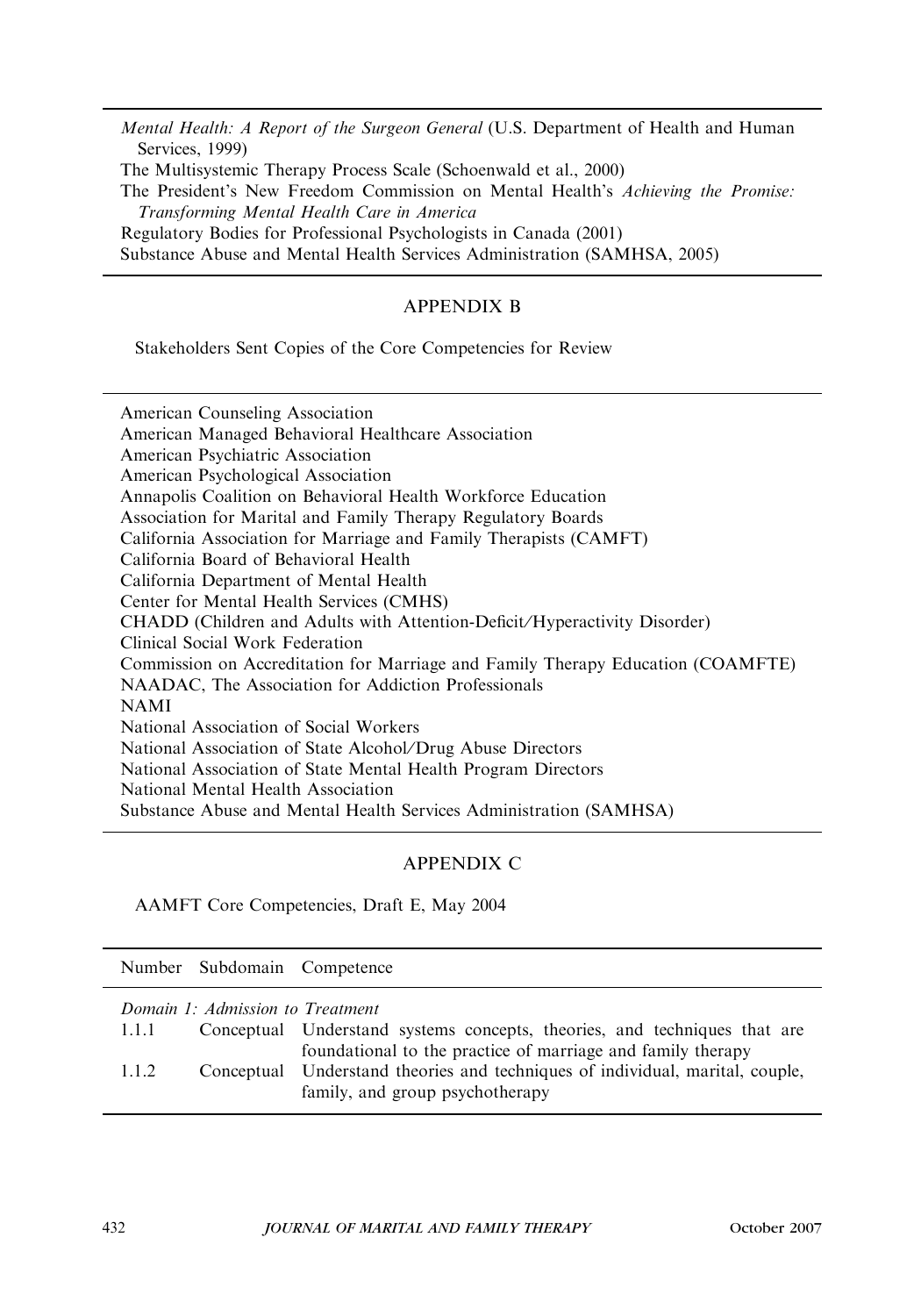| 1.1.3 | Conceptual   | Understand the behavioral healthcare delivery system, its impact on<br>the services provided, and the barriers                                                                                                                          |
|-------|--------------|-----------------------------------------------------------------------------------------------------------------------------------------------------------------------------------------------------------------------------------------|
| 1.1.4 | Conceptual   | and disparities in the system<br>Understand the risks and benefits of individual, marital, couple,<br>family, and group psychotherapy                                                                                                   |
| 1.2.1 | Perceptual   | Recognize contextual and systemic dynamics (e.g., gender, age,<br>socioeconomic status, culture/race/ethnicity, sexual orientation,<br>spirituality, religion, larger systems, social context)                                          |
| 1.2.2 | Perceptual   | Consider health status, mental status, other therapy, and other<br>systems involved in the clients' lives (e.g., courts, social services)                                                                                               |
| 1.2.3 | Perceptual   | Recognize issues that might suggest referral for specialized evalu-<br>ation, assessment, or care                                                                                                                                       |
| 1.3.1 | Executive    | Gather and review intake information, giving balanced attention to<br>individual, family, community, cultural, and contextual factors                                                                                                   |
| 1.3.2 | Executive    | Determine who should attend therapy and in what configuration<br>(e.g., individual, couple, family, extrafamilial resources)                                                                                                            |
| 1.3.3 | Executive    | Facilitate therapeutic involvement of all necessary participants in<br>treatment                                                                                                                                                        |
| 1.3.4 | Executive    | Explain practice setting rules, fees, rights, and responsibilities of<br>each party, including privacy, confidentiality policies, and duty to<br>care to client or legal guardian                                                       |
| 1.3.5 | Executive    | Obtain consent to treatment from all responsible persons                                                                                                                                                                                |
| 1.3.6 | Executive    | Establish and maintain appropriate and productive therapeutic<br>alliances with the clients                                                                                                                                             |
| 1.3.7 | Executive    | Solicit and use client feedback throughout the therapeutic process                                                                                                                                                                      |
| 1.3.8 | Executive    | Develop and maintain collaborative working relationships with<br>referral resources, other practitioners involved in the clients' care,<br>and payers                                                                                   |
| 1.3.9 | Executive    | Manage session interactions with individuals, couples, families, and<br>groups                                                                                                                                                          |
| 1.4.1 | Evaluative   | Evaluate case for appropriateness for treatment within professional<br>scope of practice and competence                                                                                                                                 |
| 1.5.1 | Professional | Understand the legal requirements and limitations for working with<br>vulnerable populations (e.g., minors)                                                                                                                             |
| 1.5.2 | Professional | Complete case documentation in a timely manner and in accordance<br>with relevant laws and policies                                                                                                                                     |
| 1.5.3 | Professional | Develop, establish, and maintain policies for fees, payment, record<br>keeping, and confidentiality                                                                                                                                     |
|       |              | Domain 2: Clinical Assessment and Diagnosis                                                                                                                                                                                             |
| 2.1.1 | Conceptual   | Understand principles of human development; human sexuality;<br>gender development; psychopathology; psychopharmacology; cou-<br>ple processes; and family development and processes (e.g., family,<br>relational, and system dynamics) |

2.1.2 Conceptual Understand the major behavioral health disorders, including the epidemiology, etiology, phenomenology, effective treatments, course, and prognosis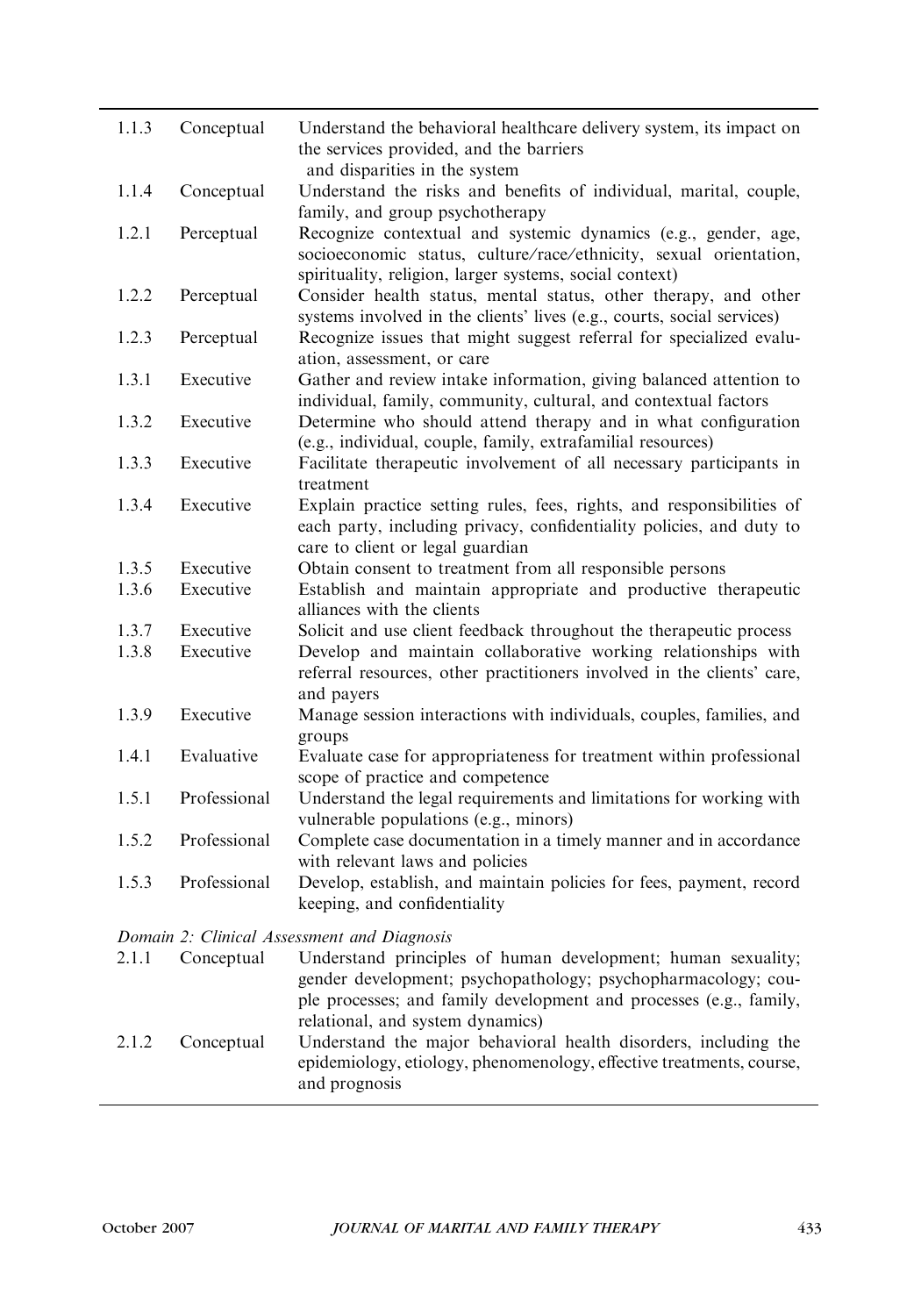| 2.1.3 | Conceptual | Understand the clinical needs and implications of persons with<br>comorbid disorders (e.g., substance abuse and mental health; heart<br>disease and depression)                                                                                     |
|-------|------------|-----------------------------------------------------------------------------------------------------------------------------------------------------------------------------------------------------------------------------------------------------|
| 2.1.4 | Conceptual | Comprehend individual, marital, couple, and family assessment<br>instruments appropriate to presenting problem, practice setting, and<br>cultural context                                                                                           |
| 2.1.5 | Conceptual | Understand the current models for assessment and diagnosis of<br>mental health disorders, substance use disorders, and relational<br>functioning                                                                                                    |
| 2.1.6 | Conceptual | Understand the strengths and limitations of the models of assess-<br>ment and diagnosis, especially as they relate to different cultural,<br>economic, and ethnic groups                                                                            |
| 2.1.7 | Conceptual | Understand the concepts of reliability and validity, their relationship<br>to assessment instruments, and how they influence therapeutic<br>decision making                                                                                         |
| 2.2.1 | Perceptual | Assess each client's engagement in the change process                                                                                                                                                                                               |
| 2.2.2 | Perceptual | Systematically integrate client reports, observations of client behav-<br>iors, client relationship patterns, reports from other professionals,<br>results from testing procedures, and interactions with client to guide<br>the assessment process |
| 2.2.3 | Perceptual | Develop hypotheses regarding relationship patterns, their bearing<br>on the presenting problem, and the influence of extratherapeutic<br>factors on client systems                                                                                  |
| 2.2.4 | Perceptual | Consider the influence of treatment on extratherapeutic relation-<br>ships                                                                                                                                                                          |
| 2.2.5 | Perceptual | Consider physical/organic problems that can cause or exacerbate<br>emotional/interpersonal symptoms                                                                                                                                                 |
| 2.3.1 | Executive  | Diagnose and assess client behavioral and relational health prob-<br>lems systemically and contextually                                                                                                                                             |
| 2.3.2 | Executive  | Provide assessments and deliver developmentally appropriate ser-<br>vices to clients, such as children, adolescents, elders, and persons<br>with special needs                                                                                      |
| 2.3.3 | Executive  | Apply effective and systemic interviewing techniques and strategies                                                                                                                                                                                 |
| 2.3.4 | Executive  | Administer and interpret results of assessment instruments                                                                                                                                                                                          |
| 2.3.5 | Executive  | Screen and develop adequate safety plans for substance abuse, child<br>and elder maltreatment, domestic violence, physical violence, suicide<br>potential, and dangerousness to self and others                                                     |
| 2.3.6 | Executive  | Assess family history and dynamics using a genogram or other<br>assessment instruments                                                                                                                                                              |
| 2.3.7 | Executive  | Elicit a relevant and accurate biopsychosocial history to understand<br>the context of the clients' problems                                                                                                                                        |
| 2.3.8 | Executive  | Identify clients' strengths, resilience, and resources                                                                                                                                                                                              |
| 2.3.9 | Executive  | Elucidate presenting problem from the perspective of each member<br>of the therapeutic system                                                                                                                                                       |
| 2.4.1 | Evaluative | Evaluate assessment methods for relevance to clients' needs                                                                                                                                                                                         |
| 2.4.2 | Evaluative | Assess ability to view issues and therapeutic processes systemically                                                                                                                                                                                |
| 2.4.3 | Evaluative | Evaluate the accuracy and cultural relevance of behavioral health<br>and relational diagnoses                                                                                                                                                       |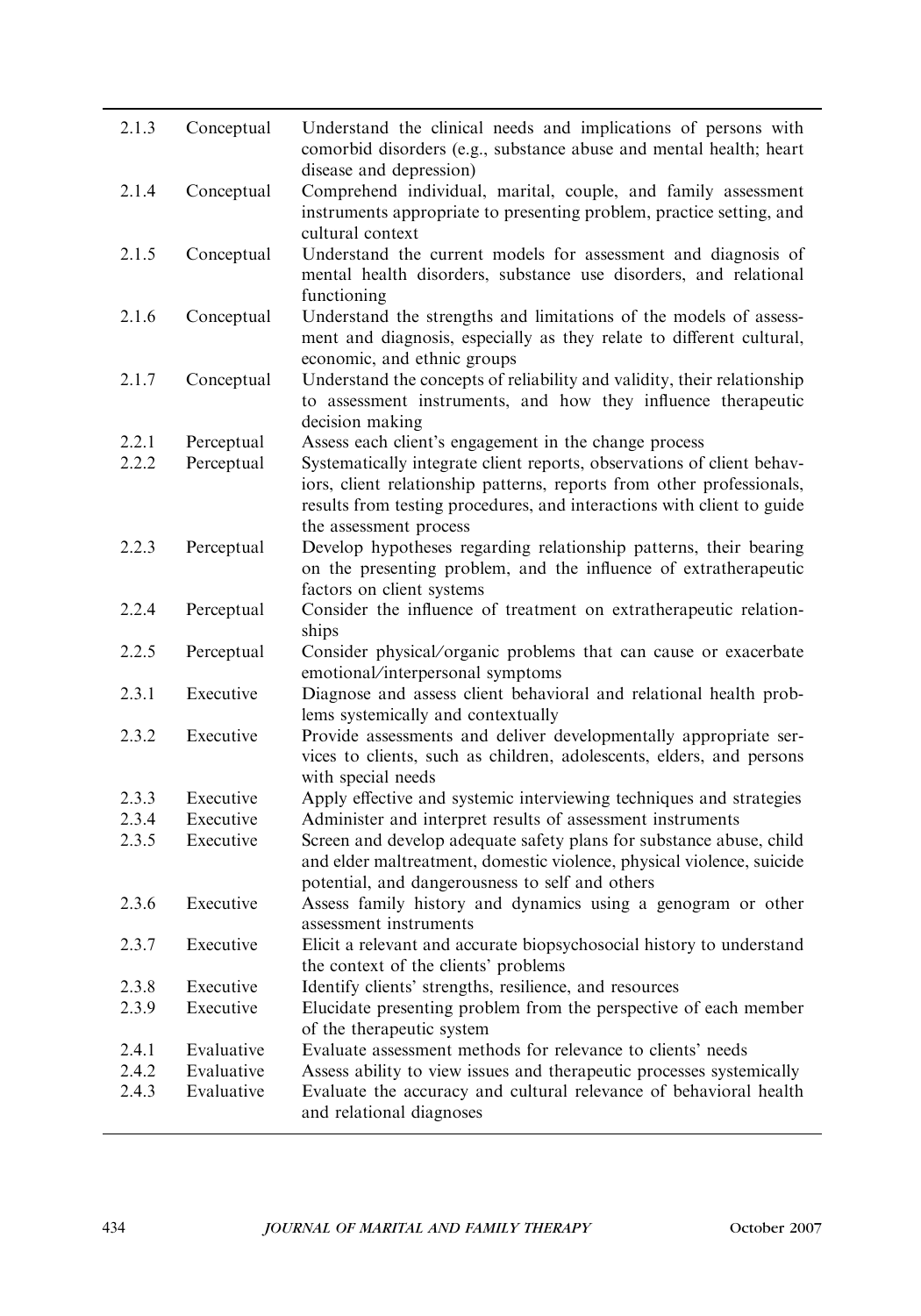| 2.4.4 | Evaluative   | Assess the therapist-client agreement of therapeutic goals and<br>diagnosis                                                                                                                |
|-------|--------------|--------------------------------------------------------------------------------------------------------------------------------------------------------------------------------------------|
| 2.5.1 | Professional | Utilize consultation and supervision effectively                                                                                                                                           |
|       |              | Domain 3: Treatment Planning and Case Management                                                                                                                                           |
| 3.1.1 | Conceptual   | Know which models, modalities, and/or techniques are most<br>effective for presenting problems                                                                                             |
| 3.1.2 | Conceptual   | Understand the liabilities incurred when billing third parties, the<br>codes necessary for reimbursement, and how to use them correctly                                                    |
| 3.1.3 | Conceptual   | Understand the effects that psychotropic and other medications<br>have on clients and the treatment process                                                                                |
| 3.1.4 | Conceptual   | Understand recovery-oriented behavioral health services (e.g., self-<br>help groups, 12-step programs, peer-to-peer services, supported<br>employment)                                     |
| 3.2.1 | Perceptual   | Integrate client feedback, assessment, contextual information, and<br>diagnosis with treatment goals and plan                                                                              |
| 3.3.1 | Executive    | Develop, with client input, measurable outcomes, treatment goals,<br>treatment plans, and aftercare plans for clients utilizing a systemic<br>perspective                                  |
| 3.3.2 | Executive    | Prioritize treatment goals                                                                                                                                                                 |
| 3.3.3 | Executive    | Develop a clear plan of how sessions will be conducted                                                                                                                                     |
| 3.3.4 | Executive    | Structure treatment to meet clients' needs and to facilitate systemic<br>change                                                                                                            |
| 3.3.5 | Executive    | Manage progression of therapy toward treatment goals                                                                                                                                       |
| 3.3.6 | Executive    | Manage risks, crises, and emergencies                                                                                                                                                      |
| 3.3.7 | Executive    | Work collaboratively with other stakeholders, including family<br>members, other significant persons, and professionals not present                                                        |
| 3.3.8 | Executive    | Assist clients in obtaining needed care while navigating complex<br>systems of care                                                                                                        |
| 3.3.9 | Executive    | Develop termination and aftercare plans                                                                                                                                                    |
| 3.4.1 | Evaluative   | Evaluate progress of sessions toward treatment goals                                                                                                                                       |
| 3.4.2 | Evaluative   | Recognize when treatment goals and plan require modification                                                                                                                               |
| 3.4.3 | Evaluative   | Evaluate level of risks, management of risks, crises, and emergencies                                                                                                                      |
| 3.4.4 | Evaluative   | Assess session process for compliance with policies and procedures<br>of practice setting                                                                                                  |
| 3.4.5 | Evaluative   | Monitor personal reactions to clients and treatment process,<br>especially in terms of therapeutic behavior, relationship with clients,<br>process for explaining procedures, and outcomes |
| 3.5.1 | Professional | Advocate with clients in obtaining quality care, appropriate<br>resources, and services in their community                                                                                 |
| 3.5.2 | Professional | Participate in case-related forensic and legal processes                                                                                                                                   |
| 3.5.3 | Professional | Write plans and complete other case documentation in accordance<br>with practice-setting policies, professional standards, and state/pro-<br>vincial laws                                  |
| 3.5.4 | Professional | Utilize time management skills in therapy sessions and other<br>professional meetings                                                                                                      |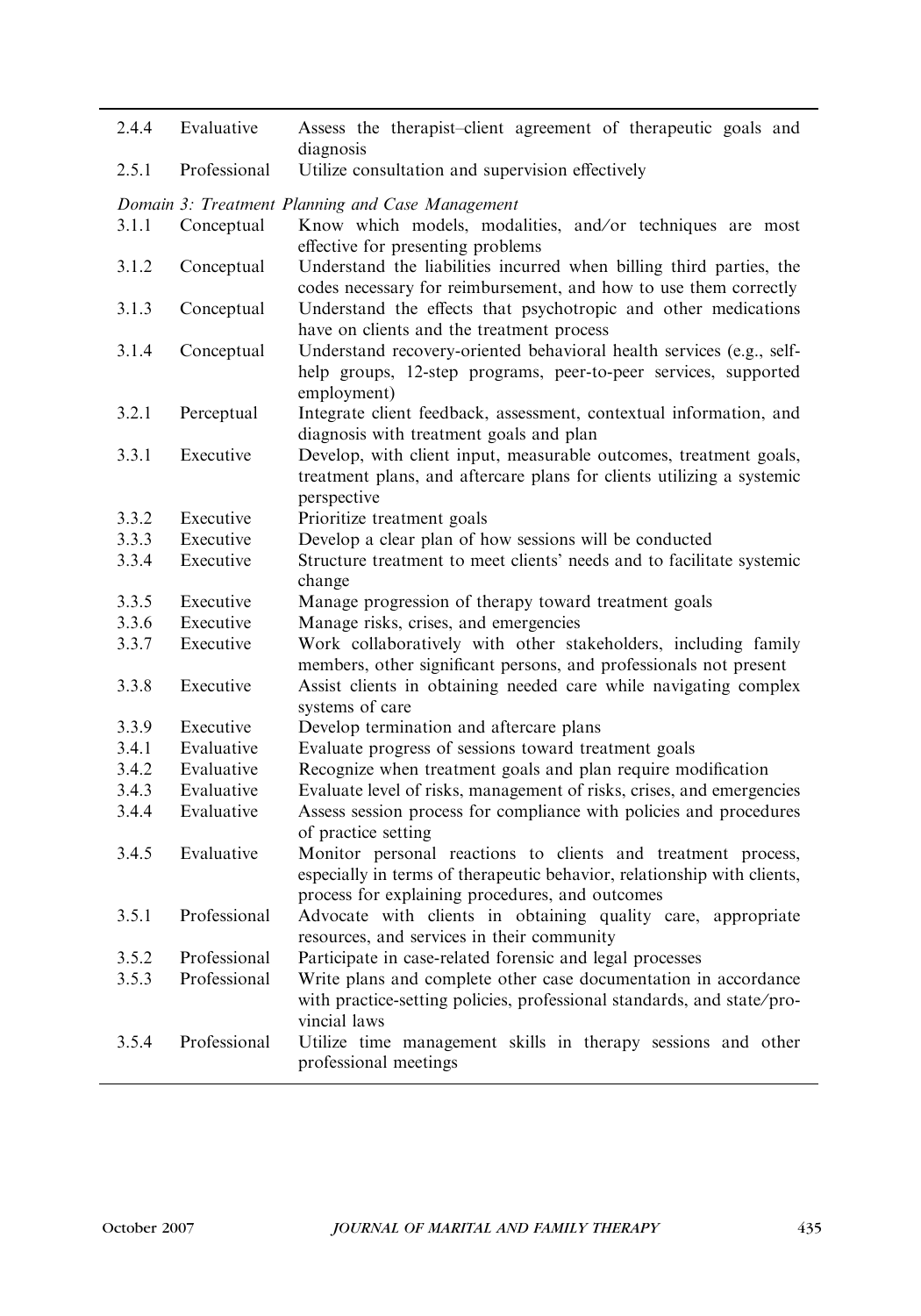## Domain 4: Therapeutic Interventions

| 4.1.1  | Conceptual   | Comprehend a variety of individual and systemic therapeutic models<br>and their application, including evidence-based therapies and<br>culturally sensitive approaches                                                                           |
|--------|--------------|--------------------------------------------------------------------------------------------------------------------------------------------------------------------------------------------------------------------------------------------------|
| 4.1.2  | Conceptual   | Recognize strengths, limitations, and contraindications of specific<br>therapy models, including the risk of harm associated with models<br>that incorporate assumptions of family dysfunction, pathogenesis,<br>or cultural deficit             |
| 4.2.1  | Perceptual   | Recognize how different techniques may impact the treatment<br>process                                                                                                                                                                           |
| 4.2.2  | Perceptual   | Distinguish differences between content and process issues, their role<br>in therapy, and their potential impact on therapeutic outcomes                                                                                                         |
| 4.3.1  | Executive    | Match treatment modalities and techniques to clients' needs, goals,<br>and values                                                                                                                                                                |
| 4.3.2  | Executive    | Deliver interventions in a way that is sensitive to special needs of<br>clients (e.g., gender, age, socioeconomic status, culture/race/ethnic-<br>ity, sexual orientation, disability, personal history, larger systems<br>issues of the client) |
| 4.3.3  | Executive    | Reframe problems and recursive interaction patterns                                                                                                                                                                                              |
| 4.3.4  | Executive    | Generate relational questions and reflexive comments in the therapy<br>room                                                                                                                                                                      |
| 4.3.5  | Executive    | Engage each family member in the treatment process as appropriate                                                                                                                                                                                |
| 4.3.6  | Executive    | Facilitate clients' developing and integrating solutions to problems                                                                                                                                                                             |
| 4.3.7  | Executive    | Defuse intense and chaotic situations to enhance the safety of all<br>participants                                                                                                                                                               |
| 4.3.8  | Executive    | Empower clients and their relational systems to establish effective<br>relationships with each other and larger systems                                                                                                                          |
| 4.3.9  | Executive    | Provide psychoeducation to families whose members have serious<br>mental illness or other disorders                                                                                                                                              |
| 4.3.10 | Executive    | Modify interventions that are not working to better fit treatment<br>goals                                                                                                                                                                       |
| 4.3.11 | Executive    | Move to constructive termination when treatment goals have been<br>accomplished                                                                                                                                                                  |
| 4.3.12 | Executive    | Integrate supervisor/team communications into treatment                                                                                                                                                                                          |
| 4.4.1  | Evaluative   | Evaluate interventions for consistency, congruency with model of<br>therapy and theory of change, cultural and contextual relevance,<br>and goals of the treatment plan                                                                          |
| 4.4.2  | Evaluative   | Evaluate ability to deliver interventions effectively                                                                                                                                                                                            |
| 4.4.3  | Evaluative   | Evaluate treatment outcomes as treatment progresses                                                                                                                                                                                              |
| 4.4.4  | Evaluative   | Evaluate clients' reactions or responses to interventions                                                                                                                                                                                        |
| 4.4.5  | Evaluative   | Evaluate clients' outcomes for the need to continue, refer, or<br>terminate therapy                                                                                                                                                              |
| 4.4.6  | Evaluative   | Evaluate reactions to the treatment process (e.g., transference,<br>family of origin, current stress level, current life situation, cultural<br>context) and their impact on effective intervention and clinical<br>outcomes                     |
| 4.5.1  | Professional | Respect multiple perspectives (e.g., clients, team, supervisor, prac-<br>titioners from other disciplines who are involved in the case)                                                                                                          |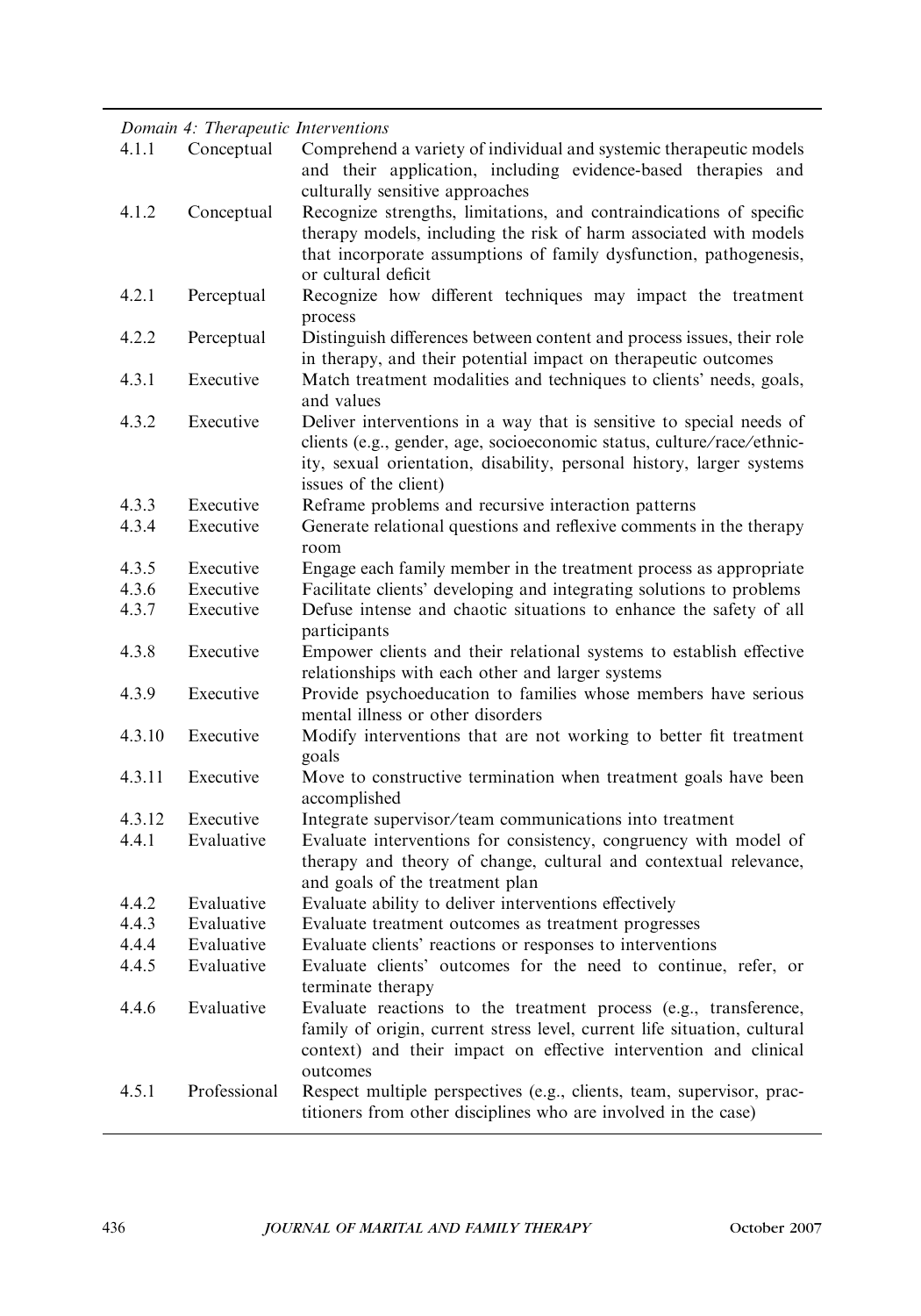| 4.5.2          | Professional             | Set appropriate boundaries, manage issues of triangulation, and<br>develop collaborative working relationships                                                   |
|----------------|--------------------------|------------------------------------------------------------------------------------------------------------------------------------------------------------------|
| 4.5.3          | Professional             | Articulate rationales for interventions related to treatment goals and<br>plan, assessment information, and systemic understanding of clients'                   |
|                |                          | context and dynamics                                                                                                                                             |
|                |                          | Domain 5: Legal Issues, Ethics, and Standards                                                                                                                    |
| 5.1.1          | Conceptual               | Know state, federal, and provincial laws and regulations that apply                                                                                              |
|                |                          | to the practice of marriage and family therapy                                                                                                                   |
| 5.1.2          | Conceptual               | Know professional ethics and standards of practice that apply to the                                                                                             |
|                |                          | practice of marriage and family therapy                                                                                                                          |
| 5.1.3          | Conceptual               | Know policies and procedures of the practice setting                                                                                                             |
| 5.1.4<br>5.2.1 | Conceptual<br>Perceptual | Understand the process of making an ethical decision<br>Recognize situations in which ethics, laws, professional liability, and                                  |
|                |                          | standards of practice apply                                                                                                                                      |
| 5.2.2          | Perceptual               | Recognize ethical dilemmas in practice setting                                                                                                                   |
| 5.2.3          | Perceptual               | Recognize when a legal consultation is necessary                                                                                                                 |
| 5.2.4          | Perceptual               | Recognize when clinical supervision or consultation is necessary                                                                                                 |
| 5.3.1          | Executive                | Monitor issues related to ethics, laws, regulations, and professional<br>standards                                                                               |
| 5.3.2          | Executive                | Develop and assess policies, procedures, and forms for consistency                                                                                               |
|                |                          | with standards of practice to protect client confidentiality and to<br>comply with relevant laws and regulations                                                 |
| 5.3.3          | Executive                | Inform clients and legal guardian of limitations to confidentiality                                                                                              |
|                |                          | and parameters of mandatory reporting                                                                                                                            |
| 5.3.4          | Executive                | Develop safety plans for clients who present with potential self-<br>harm, suicide, abuse, or violence                                                           |
| 5.3.5          | Executive                | Take appropriate action when ethical and legal dilemmas emerge                                                                                                   |
| 5.3.6          | Executive                | Report information to appropriate authorities as required by law                                                                                                 |
| 5.3.7          | Executive                | Practice within defined scope of practice and competence                                                                                                         |
| 5.3.8          | Executive                | Obtain knowledge of advances and theory regarding effective<br>clinical practice                                                                                 |
| 5.3.9          | Executive                | Obtain license(s) and specialty credentials                                                                                                                      |
| 5.3.10         | Executive                | Implement a personal program to maintain professional competence                                                                                                 |
| 5.4.1          | Evaluative               | Evaluate activities related to ethics, legal issues, and practice<br>standards                                                                                   |
| 5.4.2          | Evaluative               | Monitor attitudes, personal well-being, personal issues, and personal                                                                                            |
|                |                          | problems to ensure they do not impact the therapy process adversely<br>or create vulnerability for misconduct                                                    |
| 5.5.1          | Professional             | Maintain client records with timely and accurate notes                                                                                                           |
| 5.5.2          | Professional             | Consult with peers and/or supervisors if personal issues, attitudes,                                                                                             |
|                |                          | or beliefs threaten to adversely impact clinical work                                                                                                            |
| 5.5.3          | Professional             | Pursue professional development through self-supervision, collegial<br>consultation, professional reading, and continuing educational<br>activities              |
| 5.5.4          | Professional             | Bill clients and third-party payers in accordance with professional<br>ethics and relevant laws and polices, and seek reimbursement only<br>for covered services |